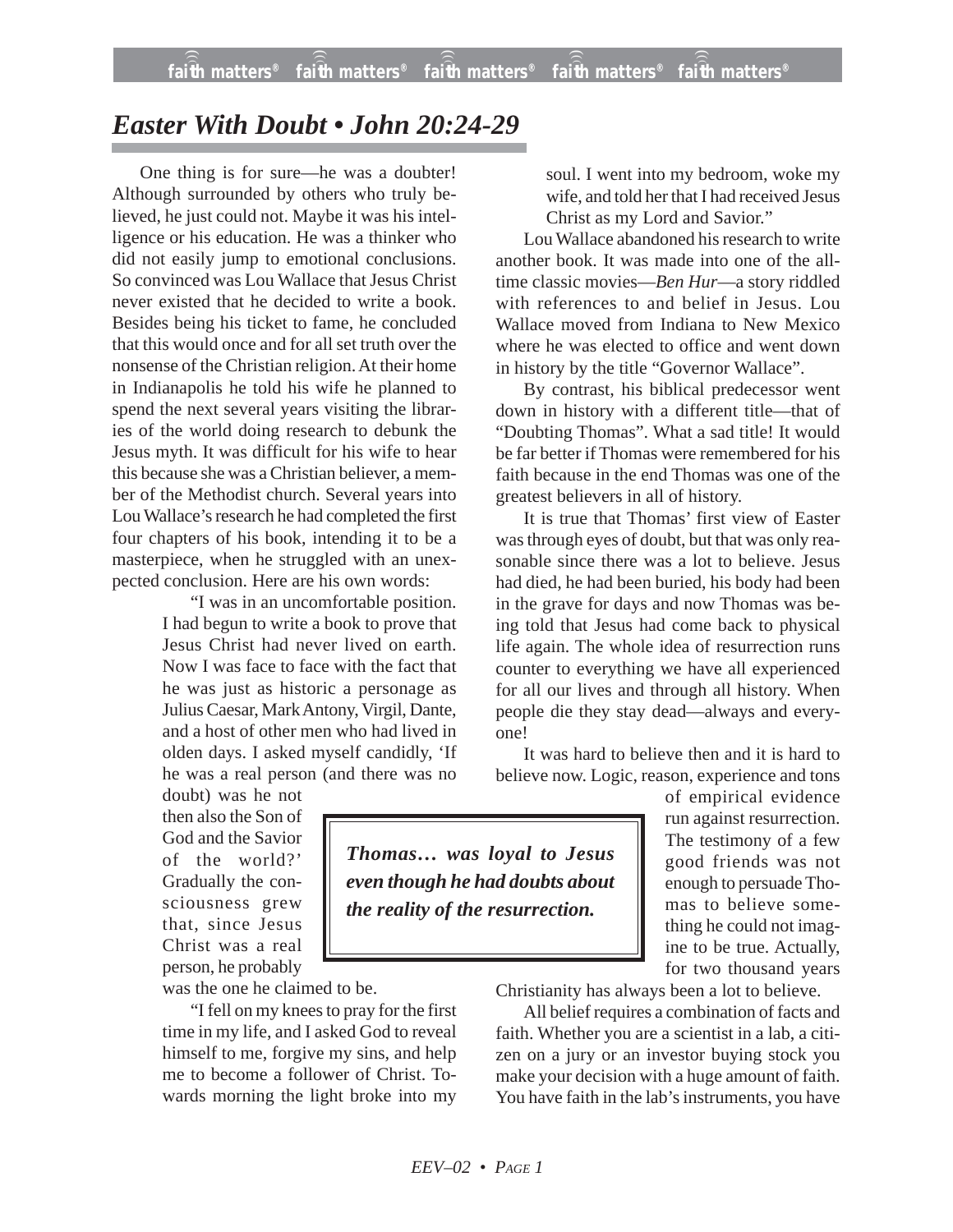## **faith matters® faith matters® faith matters® faith matters® faith matters®** ))) ))) ))) ))) )))

faith in the judge's legal instructions and you have faith in your broker's research. But faith normally begins with facts. If there is no factual basis then what you believe may be nothing more than psychotic imagination.

In Thomas' case he had facts, but not enough. In his mind it would take unreasonable faith to jump from the few facts he had to faith in Jesus' Easter resurrection. His request to see Jesus alive and to identify him by his crucifixion wounds was not an expression of belligerence; it was a call for more facts to trigger his faith.

The historian tells us, "*Thomas . . . was not with the disciples when Jesus came."* He never tells us why Thomas wasn't there. It may have been a matter of timing. Perhaps he was just somewhere else doing something else. Or maybe Thomas had distanced himself from the others because he could not quite take their level of belief and anticipation.

Frankly, it can feel very uncomfortable to hang out with those who seem to easily believe when you don't believe. I see that in the life of the church. Unbelievers attend church events, they build friendships and initially it seems to work fine. But after awhile they either come to personal faith in Jesus or drop out. It is hard to be different.

Belief is usually harder to come by in isolation because those around us tend to influence us. The more we associate with believers the stronger our faith. The less we associate with believers the harder it is for most of us to keep the faith.

There are many things about Thomas that positively impress me but none more than that he wanted to believe. You can sense it in his words. You can almost hear his tone of voice. He wasn't looking for an argument. He wasn't trying to be difficult. He was an honest man with honest questions and genuine doubt. He had thought through what it would take to move him from doubt and unbelief into belief. He said, *"Unless I see the nail marks in his hands and put my finger where the nails were, and put my hand into his side, I will not believe it."* Thomas didn't say it was untrue; he didn't accuse the others of making up the resurrection. He just wanted something to put him over the top.

Perhaps you are uncomfortable with the way he stated it. You would be more convinced he was a seeker if he said, *"When I see the nail marks in his hands and put my finger where the nails were, and put my hand into his side, I will believe!"* Yes, I do think that would have sounded better, but I prefer to give him the benefit of the doubt. It is easy to conclude later how we could have said something better.

Please don't think that doubt means disloyalty. Judas was disloyal. Thomas was not. Judas never seemed to have much doubt, only remorse for the results of his disloyalty.

There are some Christians who believe wholeheartedly but behave disloyally. And there are Christians who are absolutely committed to Jesus Christ who struggle with doubts.

In European politics there is an expression that is not so often used in America—"the loyal opposition". This refers to those who may question government policy but never waver in patriotic loyalty. Not that Thomas was opposed to Jesus. He was loyal to Jesus even though he had doubts about the reality of the resurrection.

There is one more angle to explore in the doubting of Thomas and that is the way he was wired. Some of us ask more questions. Some of us are slower to believe. Some of us just think too much. It can be hard for those who believe easily to understand the doubts of those for whom belief is harder to come by.

Thomas was wired to wonder. Belief did not come as easily or as quickly to him as it did to the others. My guess is that he was this way in most areas of life. He probably took years to propose to his wife. He would be a salesman's nightmare because of his lengthy processing before closing a deal.

In the beginning of this section of the Bible Thomas is identified in an unusual way: "*Now Thomas (called Didymus), one of the Twelve, was not with the disciples when Jesus came. So the other disciples told him, 'We have seen the Lord!*' " Thomas was a twin! "Didymus" means "twin"; it is like "ditto". Probably because of this men-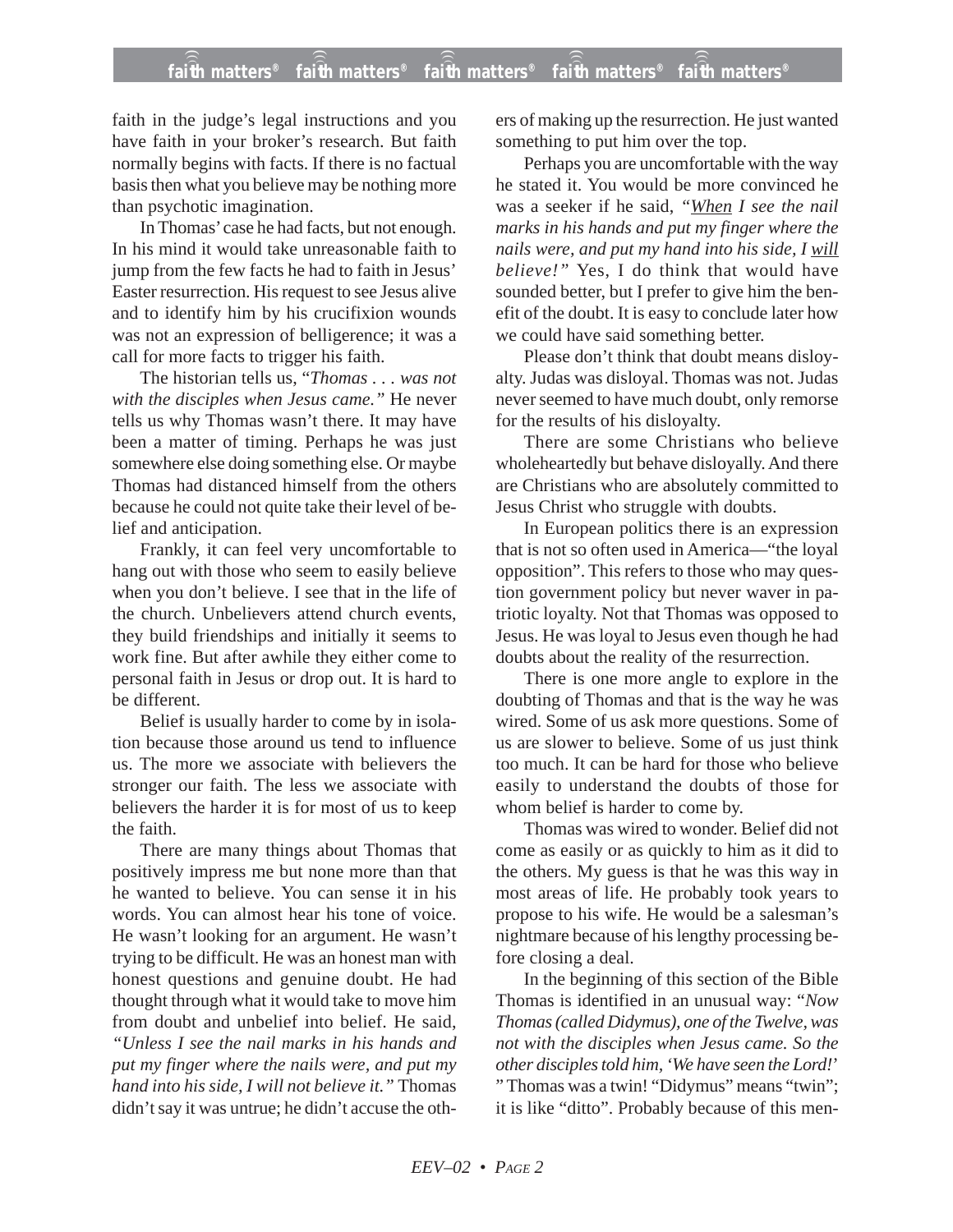## **faith matters® faith matters® faith matters® faith matters® faith matters®** ))) ))) ))) ))) )))

tion he was an identical twin. Identical twins share the same genetic makeup. Probably his twin brother was wired the same way Thomas was. It is possible that when Thomas told his twin about Jesus that the twin had doubts and questions, too.

The way we are is no excuse for unbelief. It merely explains that different people come to faith in Jesus in different ways. Jesus came to Thomas in a special way at a special time to help him to believe. Thomas wanted to believe; Jesus wanted Thomas to believe. Jesus did what needed to be done to draw Thomas to faith. Jesus still

does the same for us—he customizes; he reaches out to help us turn doubt into faith.

Doubts have time limits. Doubts are like perishable items at the grocery store. They have limited shelf life. If food gets too far past the expiration date what was good will turn rotten. Neither Thomas nor we can doubt indefinitely.

Given enough time Thomas could have turned into a hardened unbeliever. Jesus gave him a week. John 20:26-27 says,

A week later his disciples were in the house again, and Thomas was with them. Though the doors were locked, Jesus came and stood among them and said, "Peace be with you!" Then he said to Thomas, "Put your finger here; see my hands. Reach out your hand and put it into my side. Stop doubting and believe."

Jesus gave Thomas additional evidence and an immediate deadline. He offered to show him his crucifixion wounds and then told him to *"Stop doubting and believe."* Doubt had reached its moment of expiration.

The point for us is clear. Jesus will go to extraordinary measures to help us believe in him. He gave his life for us and wants us to believe in him and his resurrection. But he gives us deadlines. He tells us to stop doubting and start believing.

Did Thomas have all the facts he would ever need? Probably not. Few do. Rarely in any important decision of life do we have all the data we want, and when it comes to belief in Jesus Christ God always leaves room for faith. Jesus wants us to believe in him, not in scientific evidence.

What does it take to actually believe? In Thomas' case the answer seems obvious—to see and touch Jesus' crucifixion wounds. But he didn't do it! At least there is no record that he ever lifted a finger. When it came down to actually touching the evidence he discovered the most amaz-

*It was not the evidence that finally tipped Thomas over to faith. It was Jesus himself. When he saw Jesus, when he sensed his love, when he had to decide . . . Thomas believed!*

ing truth of all: Jesus is enough! It was not the evidence that finally tipped Thomas over to faith. It was Jesus himself. When he saw Jesus, when he sensed his love, when he had to decide . . . Thomas believed!

It is often that

way. Those who doubt the most come one day to the point of decision. All the doubts suddenly melt away in the face of a personal encounter with Jesus Christ.

When Thomas crossed the line from doubt to faith he became a fully committed follower of Jesus. His declaration of faith was truly amazing. Thomas called Jesus *"My Lord and my God!"* Normally no Jew would have used either word when speaking to another human being. Both "Lord" and "God" were formal terms reserved for the Supreme Deity, the Lord God of the Universe.

Every Christian should do what Thomas did. Get the facts. Stop doubting and believe. Admit that Jesus not only died on the cross for your sins but that he rose back to life on Easter to give you eternal life. Acknowledge Jesus as your Savior. Acknowledge Jesus as God. Acknowledge Jesus as your Boss. Become a wholehearted follower of Jesus Christ.